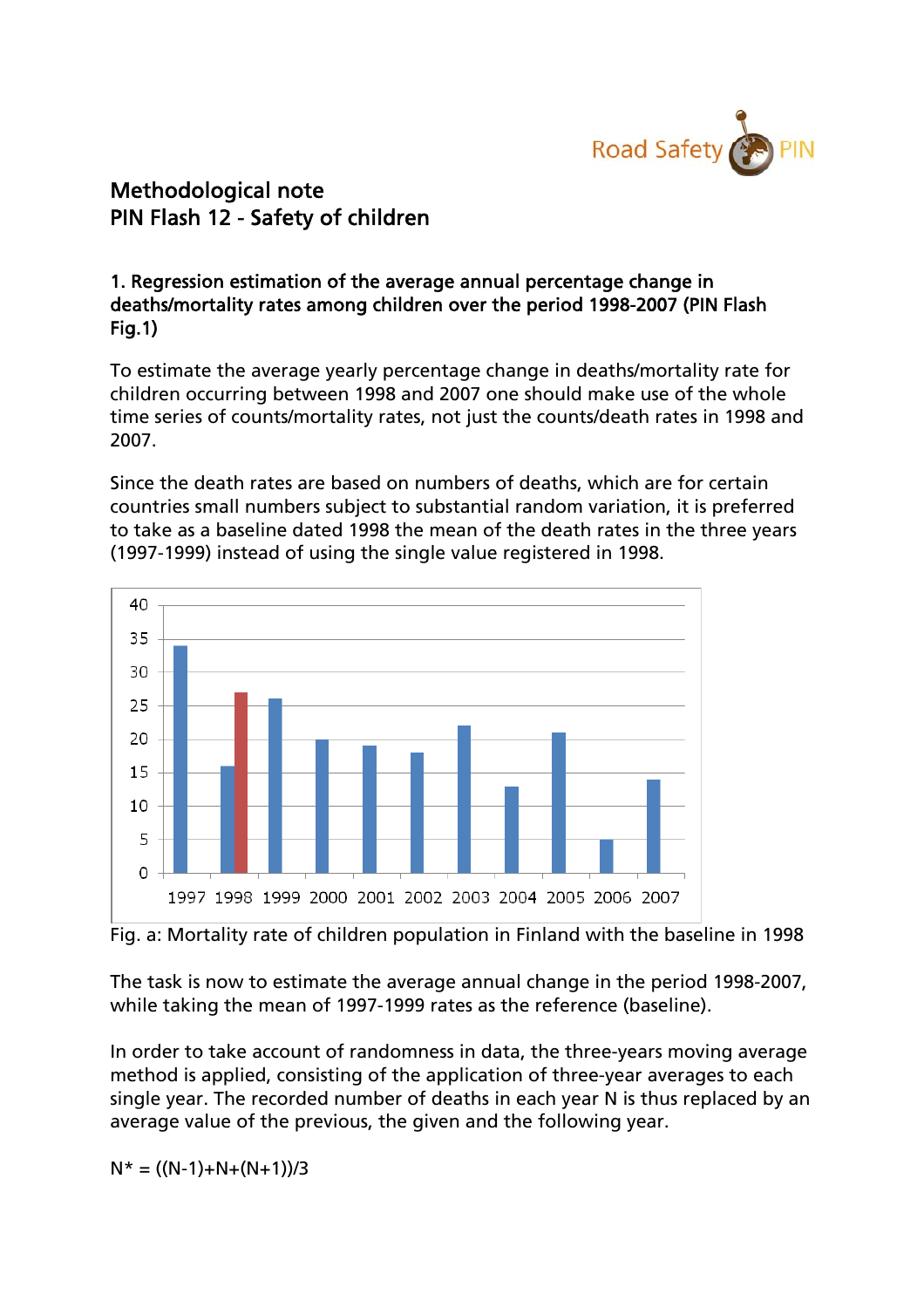The regression estimation is then done for those values. We assume a priori a reduction in risk of mortality rate over time, so to fix the sign of a change; we will assume reduction, so that a minus sign indicates an increase. Let the average reduction per year as a percentage of the previous year be p. If  $\lambda_n$  is the risk of deaths in year *n*, then we wish to fit a model  $\lambda_n = \lambda_0 \times (1 - p/100)^n$ , where in this case year 0 is 1998 and  $n = 9$  in 2007.

This is equivalent to  $\ln(\lambda/\lambda_a) = n \times \ln(1-p/100)$  so if we fit  $\ln(\lambda/\lambda_a) = an$  by linear regression, then a is the estimate of  $ln(1 - p/100)$  and p is estimated by 100(1 –  $e^{a}$ ).



Fig. b: Linear regression function for logarithmically transformed changes in death rate since 1998 as baseline

In this figure illustrating the use of the method and constructed for Hungary, the function  $\ln(\lambda/\lambda_0) = an$  corresponds to the function  $y=ax$ , so the a is equal -0.0794. The  $\rho$  can now be estimated as  $100(1-e^{a}) = 100(1-e^{0.0794}) = 7.64$ . Average yearly reduction in children mortality is thus estimated as 7.64%. One can conclude that over the last 10 years, the mortality rate of children has decreased annually by just over 7.5%.

## 2. Road mortality estimation (PIN Flash Fig.2)

Road mortality is defined as the number of road deaths per million registered population. Deaths resulting from road accidents in a given year and deemed to have occurred within 30 days are taken into account. The registered population of January 1 is used as denominator in mortality rate calculation formula. In order to get more robust estimate, the mortality rate is estimated from the sum of deaths and population counts in the three most recent years (2005, 2006, 2007).